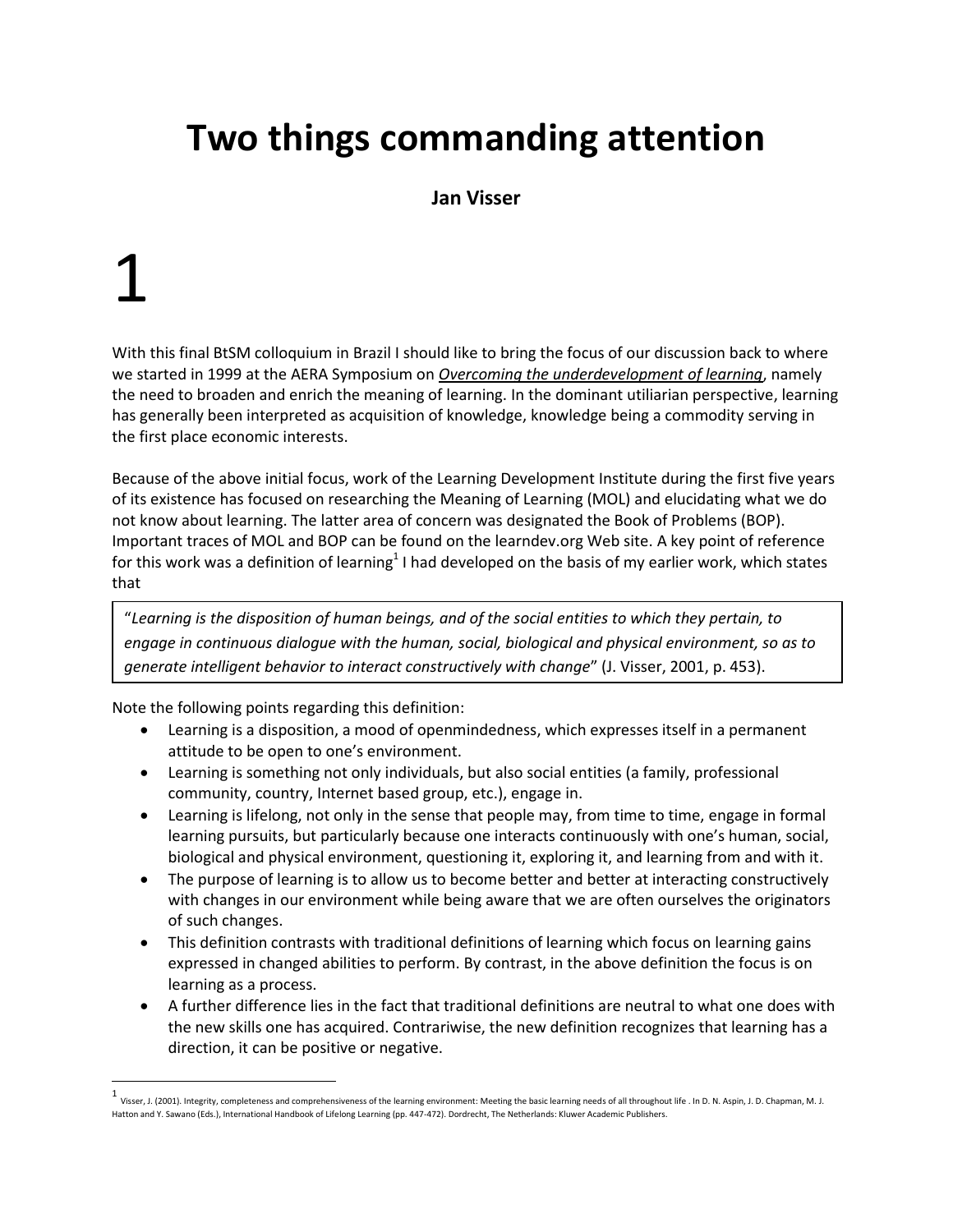# 2

My view of what building the scientific mind entails has evolved, and in the process significantly changed, over the past 15 years. I'm not sure if I have reached the end of that evolutionary process. I'm still learning, particularly thanks to discussions I have with other people. Nonetheless, I find the description I currently use helpful in guiding me now that we start working on turning theory into practice. According to that description, building the scientific mind is

*a lifelong process of human development to acquire a way of being in and of the world, inspired by the heritage of the millennia-long history of the human pursuit of knowledge (scientia) for the advancement of understanding and wisdom, comprising* 

- *habits of thinking and dispositions in approaching the world, as well as*
- *values, ethical concerns, aesthetic considerations, and attitudes, alongside*
- *mastery of a complex array of skills and mental capabilities in select domains, with such 'select domains' depending on an individual's interests and prospective needs and desires, which are different for a carpenter, a theoretical physicist, or a musician.*

Note that in the above description:

- I avoid using the word 'mind' as it is too easily interpreted in the Cartesian sense of the term. Instead, I have replaced it with the phrase 'way of being in and of the world.' This formulation emphasizes the intimate relationship between us as human beings and the world of which we are an inseparable part.
- I avoid the word 'science' as it is too easily interpreted in terms of its too narrow reference to the body of knowledge pertaining to disciplines such as physics, biology and chemistry. Such narrow interpretation of the word 'science' should probably be attributed to the coining by Whewell in 1833 of the term 'scientist' to designate professionals working in these areas. Consequently, building the scientific mind is then seen as a concern limited to reform in science education and relevant to those who eventually become scientists.
- I refer to mastery of skills not as an autonomous goal of the building of the scientific mind but as an important means in the process of shaping the envisioned 'way of being in and of the world.'
- I also refer to the building of the scientific mind as a continual process, which, just the same as in the case of learning, evolves along the lifespan.

It should not surprise that the above definition of learning and the description of what is involved in the building of the scientific mind are conceptually related.

The scientific mind being such a multidimensional and complex concept, I present below again an overview of the dimensions we identified over the years. Going by my most recent discussions it appears that underlying these different aspects is the notion of determination and passion (passion with issues, not with expected results).